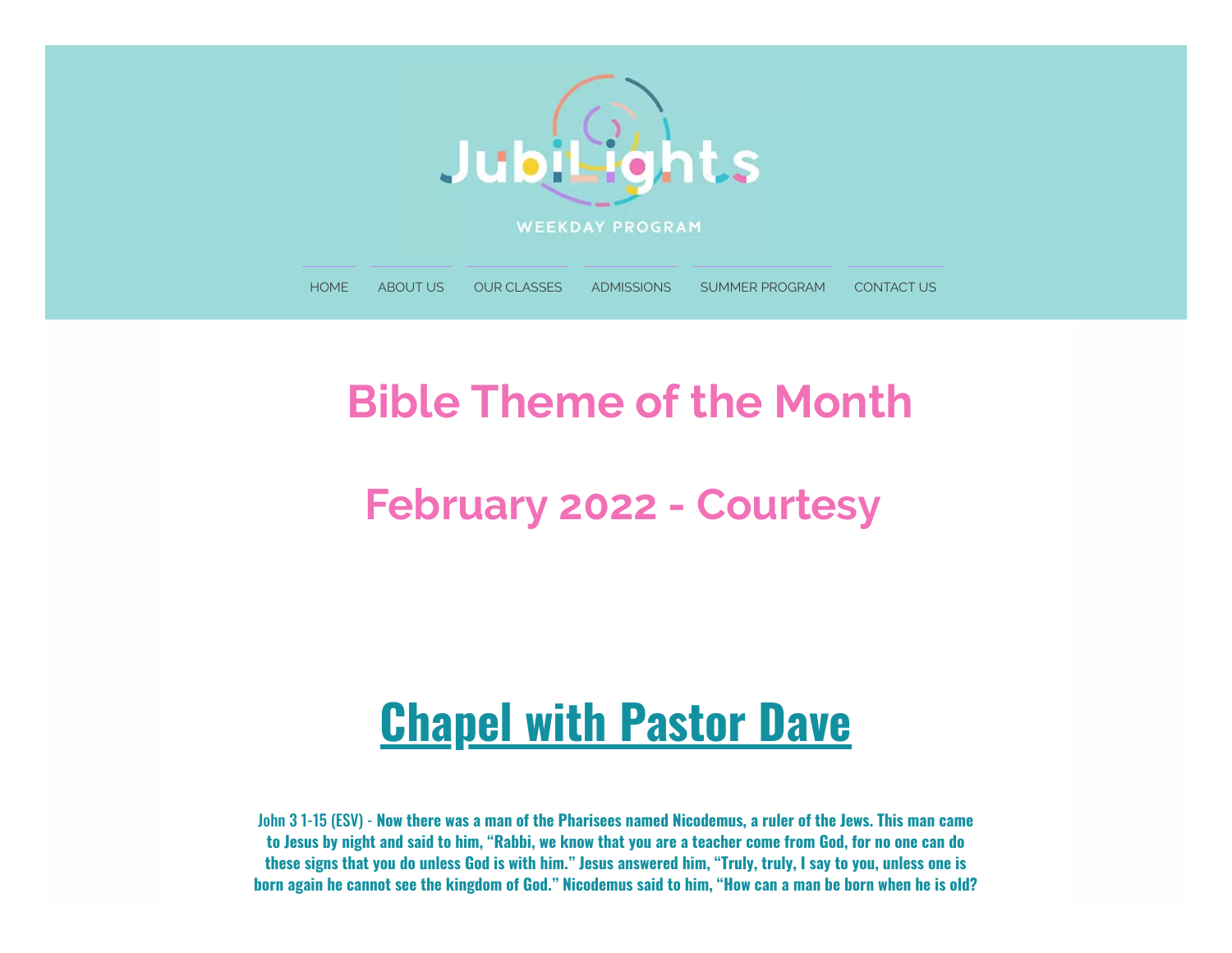Can he enter a second time into his mother's womb and be born?" Jesus answered, "Truly, truly, I say to you, unless one is born of water and the Spirit, he cannot enter the kingdom of God. That which is born of the flesh is flesh, and that which is born of the Spirit is spirit. Do not marvel that I said to you, 'You must be born again.' The wind blows where it wishes, and you hear its sound, but you do not know where it comes from or where it goes,

So it is with everyone who is born of the Spirit." Nicodemus said to him, "How can these things be?" Jesus answered him, "Are you the teacher of Israel and yet you do not understand these things? Truly, truly, I say to vou, we speak of what we know, and bear witness to what we have seen, but you do not receive our testimony. If I have told you earthly things and you do not believe, how can you believe if I tell you heavenly things? No one has ascended into heaven except he who descended from heaven, the Son of Man. And as Moses lifted up the serpent in the wilderness, so must the Son of Man be lifted up, that whoever believes in him may have eternal life.



Thank you Pastor Dave, for teaching us about courtesy. Jesus is the best example of how to be courteous, and he shows us how by his talk with Nicodemus. Nicodemus was a Pharisee, and that made him part of a group who refused to accept Jesus. Despite that, Jesus still took the time to talk to him and share the way to eternal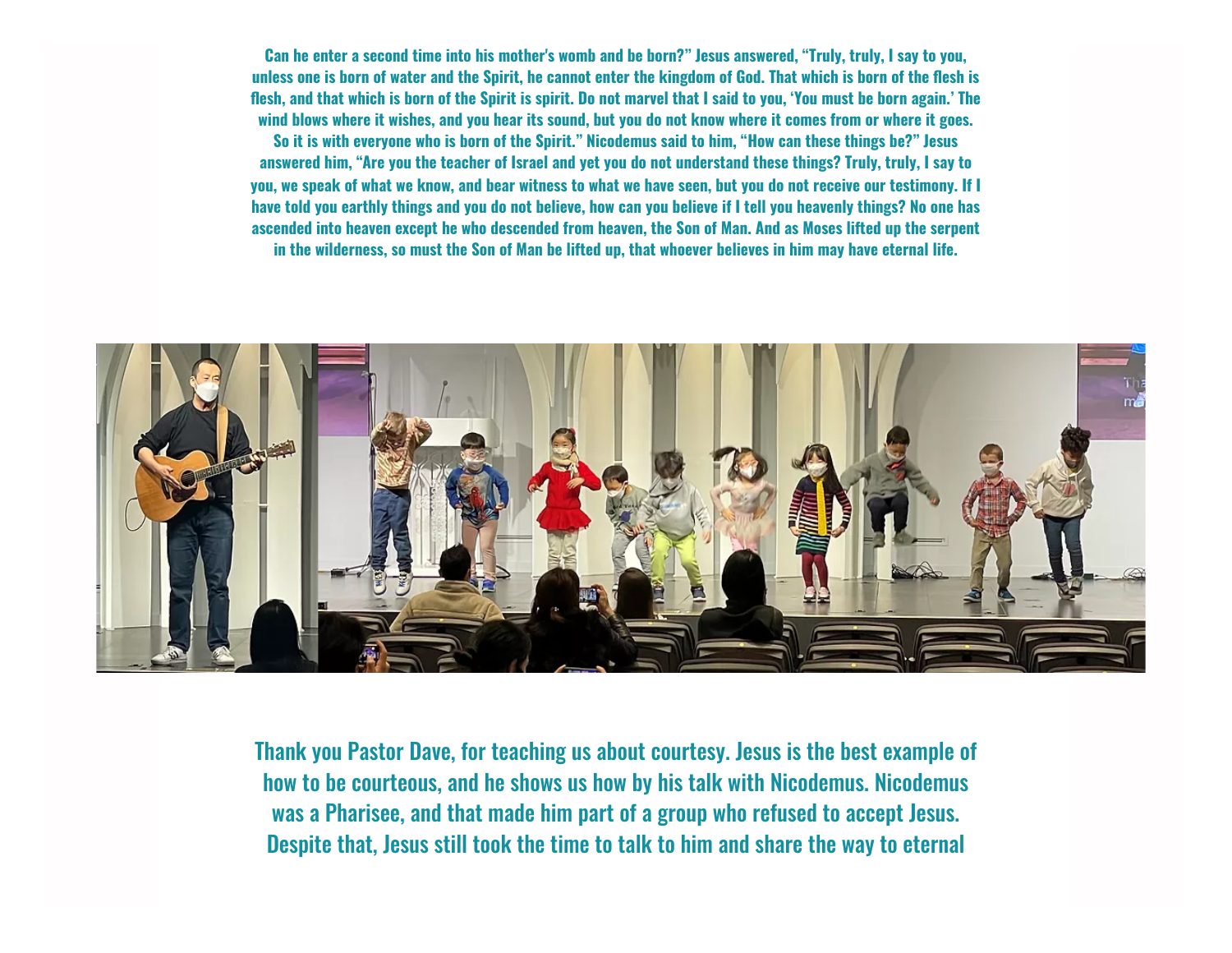life. Like Jesus, we should also treat our enemies the same way. To give our time, and be courteous, and spread the gospel to them; for this is the love of God.

**Bible Class with Pastor YiRang**

**Coming Soon**

#### Spring 2022 Bible Themes

To view [Janurary](https://www.jubilightsweekday.com/_files/ugd/1a8181_2b6cfc23176d41e8b65333ae14702628.pdf) 2022 Bible Theme of the Month, click here.

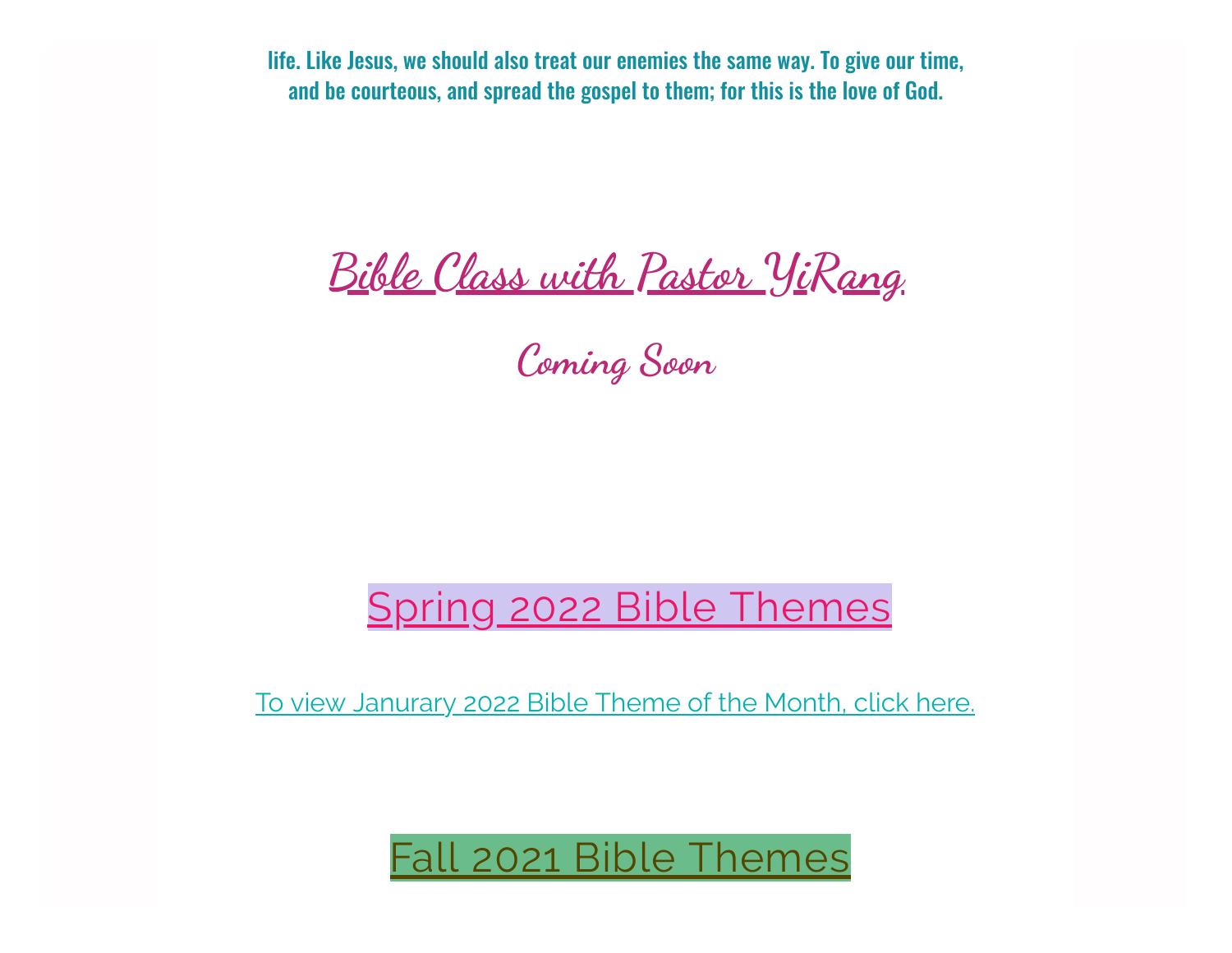To view [August](https://www.jubilightsweekday.com/_files/ugd/1a8181_744a42bea60049548185ed8726652a40.pdf) 2021 Bible Theme of the Month, click here. To view [September](https://www.jubilightsweekday.com/_files/ugd/1a8181_ae2215a92c494ff0bdde0e91e7095f4a.pdf) 2021 Bible Theme of the Month, click here. To view [October](https://www.jubilightsweekday.com/_files/ugd/1a8181_9fee79a3f4554adba987e8572f567713.pdf) 2021 Bible Theme of the Month, click here. To view [November](https://www.jubilightsweekday.com/_files/ugd/1a8181_47578835c6574f27a68983cc3daeed6d.pdf) 2021 Bible Theme of the Month, click here. To view [December](https://www.jubilightsweekday.com/_files/ugd/1a8181_c31e6e7e708946abaff4305498db63b1.pdf) 2021 Bible Theme of the Month, click here.

## Spring 2021 Bible Themes

To view March 2021 Bible [Theme](https://www.jubilightsweekday.com/_files/ugd/1a8181_a9edf8045ae9460187ccc2e908ba66ca.pdf) of the Month, click here.

To view April 2021 Bible [Theme](https://www.jubilightsweekday.com/_files/ugd/1a8181_8843c1ae02984af9a2592d57e7b52c92.pdf) of the Month, click here.

To view May 2021 Bible [Theme](https://www.jubilightsweekday.com/_files/ugd/1a8181_59b45f91a0f64716a7f69741cf3eb226.pdf) of the Month, click here.